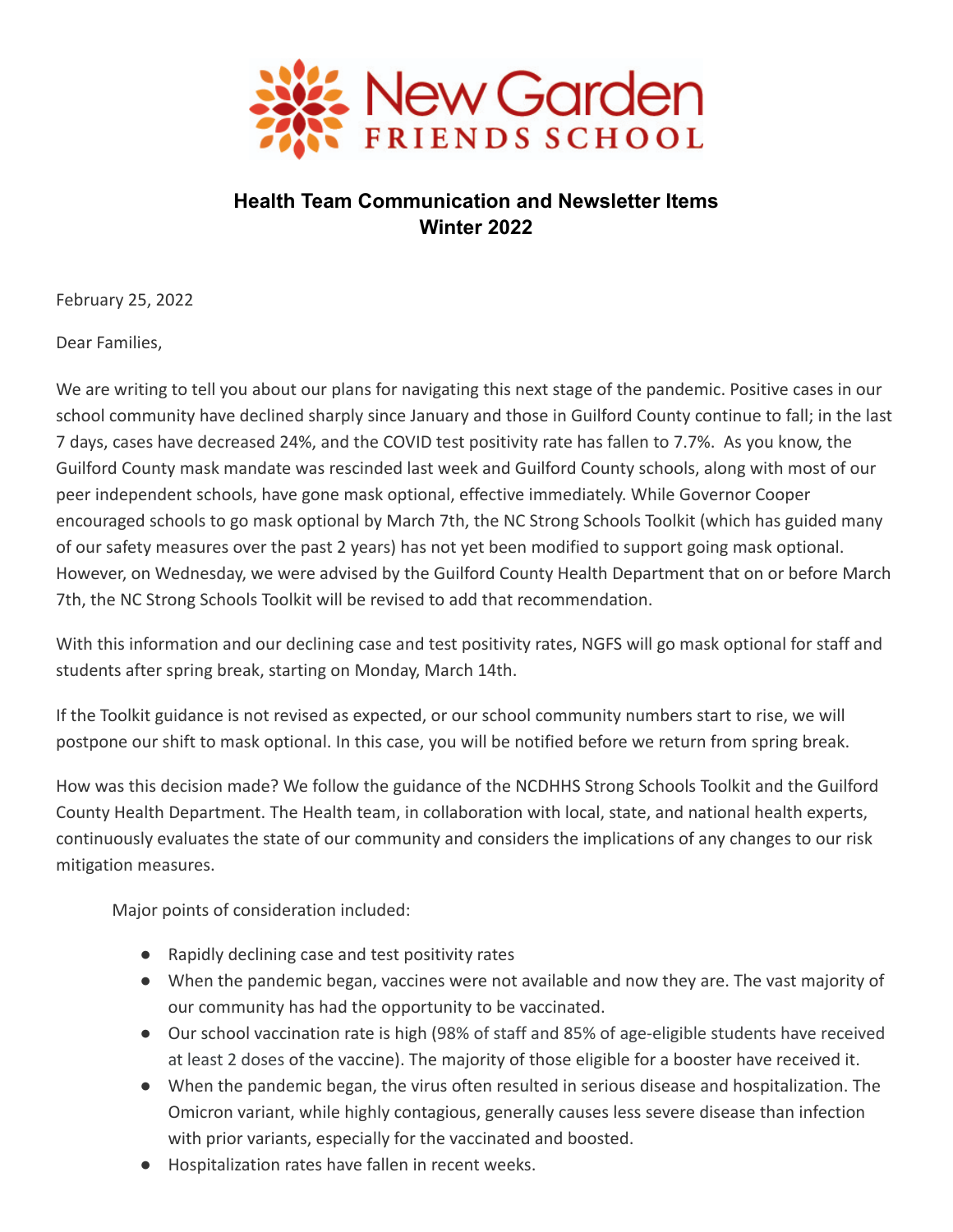- If you have been following our [COVID dashboard,](https://www.ngfs.org/admissions/2021.cfm) you saw that our COVID cases peaked at the end of January; we have had only 2 new positive cases in February. This trend matches what we are seeing in the larger community.
- While most local schools rapidly moved to mask optional, our timeline (waiting until after Spring break) and our deliberate process for evaluating and updating our policies is consistent with the slow and steady approach we have taken all along. We adjust the dimmer switches of our layered risk mitigation strategies when it makes sense to do so.

As always, we will remain responsive to this ever-evolving situation. We agree with Dr. Ingrid Katz, an associate faculty director at the Harvard Global Health Institute, who noted that mask mandates should be allowed to come and go as cases rise and fall. If the situation changes, we may recommend or require that all community members re-mask.

"We have to be prepared to pivot," Katz said, adding, "If we get another variant coming at us in a couple of months that is really infectious, then people have to be willing to re-mask."

The last two years have tried our patience and our resolve on almost every level. We understand that every member of our community has different needs and that each person and family may respond differently to these changing conditions. During this time of transition, we ask that each of us be mindful that some families, students, and staff have experienced considerable challenge and loss during the pandemic, and many will want or need to continue with more precaution due to their unique health conditions or circumstances.

Our priority is to protect our community as much as possible while returning to a more "normal" school life as conditions allow. We know that mental health of both children and adults has suffered tremendously through the last two years and we look forward to enjoying the return of beloved traditions and school activities.

For now, we will continue with our daily health screenings, require PCR tests for those presenting with COVID symptoms, and keep those who are unwell and household contacts of positive cases who are under high school age away from school. We will still eat outdoors and be outside whenever it is practical, and we will continue to practice social distancing, handwashing, and cleaning surfaces regularly.

We know that you may be wondering what will happen if there is a case in a mask optional environment. If there is a case in a classroom where not everyone is masked, you will be notified so that people can receive appropriate guidance, testing, and other resources. For our staff and for students 5 and over, we will continue to offer PCR testing 5 days after exposure. Exposed individuals must wear a well-fitting mask for 10 days after the last known exposure.

We understand that each family may respond differently to this change. Our faculty and staff will work with students to ensure that all students know that masking will be a family or personal choice and that comments, questions, or speculations about why another person is or is not wearing a mask are not appropriate.

We look forward to a more "normal" school experience for students, staff, and families this spring.

Thank you, Kim, Pattie, and Ivy NGFS Health team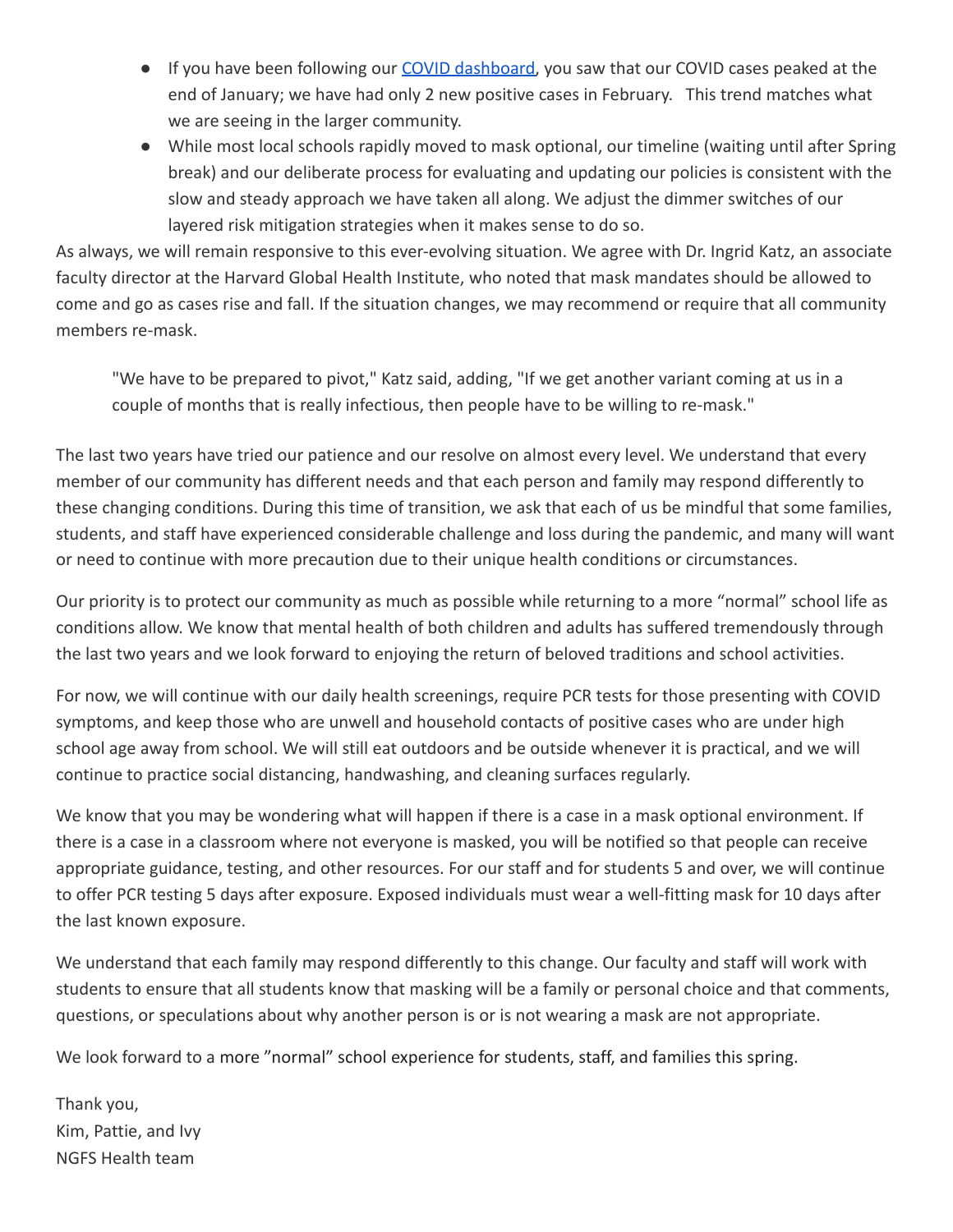Friday, January 28, 2022 **Community Newsletter Vol. 20** 

### **Health Team Communication**

As announced in the health update email sent on January 17, since our return from Winter Break, the health team has been inundated with student and staff health situations and have been unable to take the time to publish an updated COVID handbook.

The Health Team communicates news and updates regarding health policies and COVID-19 protocols through emails and newsletter announcements; these serve as direction until an updated COVID handbook can be published. You can see the current communication, in order of most recent [here.](https://www.ngfs.org/editoruploads/files/Health%2021-22/Health_Team_Communication_and_Newsletter_Items.pdf) This link is also found on the NGFS [COVID-19](https://www.ngfs.org/admissions/2021.cfm) webpage.

January 17, 2022

Dear NGFS families,

Last week, in order to limit the transmission of COVID-19 during this surge, our medical advisors recommended an update to quarantine requirements for children under high school age who have a COVID positive household member. As we have said before, CDC and state guidelines change frequently and these serve as the minimum requirements; they do not dictate the policies and protocols of New Garden Friends School.

Household exposures are deemed the "most risky." For the next few weeks, we will employ the following quarantine requirements for children in A Child's Garden through Grade 8. Each case is unique and there may be situations in which high school students are required to quarantine the full five days after exposure. A variety of factors are considered when determining the return to school plan.

When the student has a household member who has tested positive for COVID-19:

- The student must stay home and away from all who live outside the household for at least 5 days after their last contact with the person who has COVID-19. The date of the last contact is considered Day 0.
- If the student does not develop symptoms, we will arrange a PCR test on Day 5 and the student can return to school on Day 6, while waiting for the test result. The student must wear a well-fitting mask at all times at school.
- Monitor your students for 10 days after their last contact with the COVID-19 positive person. Watch for fever, sore throat, cough, shortness of breath, or other [COVID-19](https://www.cdc.gov/coronavirus/2019-ncov/symptoms-testing/symptoms.html) symptoms.
- If your student develops symptoms, contact health@ngs.org to arrange for a PCR test as soon as possible. The student should isolate in the home to the extent possible until test results are received.

It is our hope that we will not have to employ these new requirements for very long.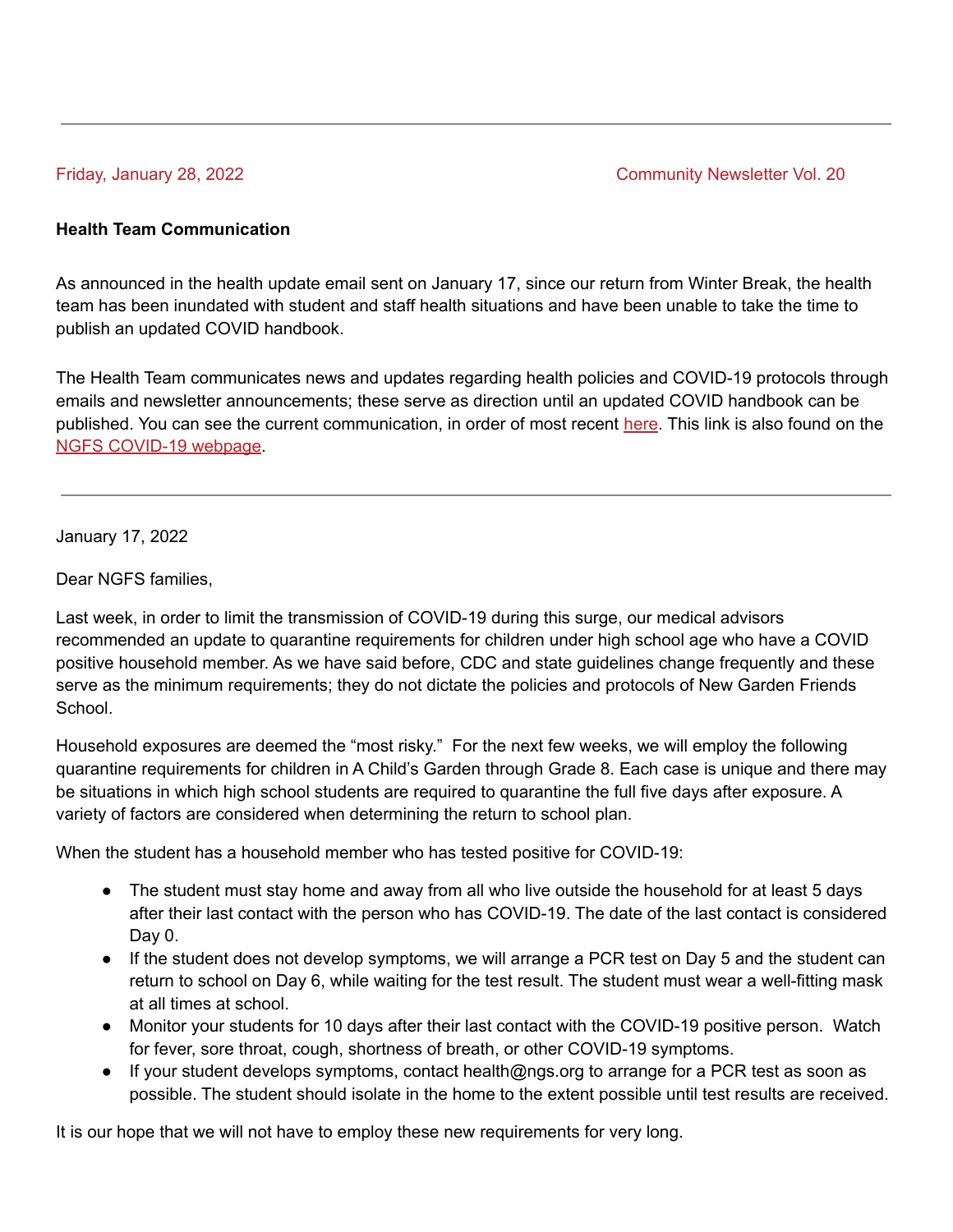Unfortunately the health team has been inundated with student and staff health situations and we have been unable to take the time to publish an updated COVID handbook. The health emails you have received since Winter Break and the newsletter updates should serve as direction until an updated COVID handbook can be published.

Thank you,

Kim and the Health Team

## Friday, January 14, 2022 **Community Newsletter Vol. 18**

## Dear NGFS Community,

The last two weeks have been challenging and it has been heartening to see the efforts everyone is making to stay healthy.

Our medical advisors have communicated that when a household member has the Omicron variant of COVID-19, in 80-90% of these households, it spreads to other household members. We are grateful that families are reporting all household cases as that helps us make the best plans for students. We know that some are frustrated with the time testing is taking and understand how stressful it can be when family members are sick. Throughout the state, labs are processing more tests than ever before. We are getting test results to you as quickly as we can. In terms of guidance and next steps, we are following the guidelines we have been given by medical professionals; it is often extremely challenging, but it is necessary for us to treat every cold symptom as a potential case of COVID-19.

With the extreme transmissibility of the Omicron variant, we have been advised that contact tracing at this stage of the surge is of limited value. We will keep families advised of cases through our **[dashboard](https://www.ngfs.org/admissions/2021.cfm)** and will discontinue the practice of communicating every case of COVID to a specific grade or campus group. *Please* be assured, however, that if your student is a direct, close contact of a confirmed case of COVID-19, you will *be notified.*

Since our return from Winter Break, our teachers and staff have been tasked with not only their usual duties but often with the duties of other staff members who are out sick or at home caring for sick loved ones. In addition, our health team has been working long hours on evenings and weekends to serve our community during this surge. While health experts have expressed cautious optimism that we may soon be approaching the peak of the Omicron surge, we understand that the rollercoaster of rising and falling COVID cases may continue in the weeks ahead. We appreciate your patience and cooperation as our community makes its way through this difficult time.

Thank you, Kim and the Health Team

Please remember that the Health team is available Monday through Friday from 7 am-5 pm. The best way to reach the health team is to email **[health@ngfs.org](mailto:health@ngfs.org)**. We are aware that there are tests outstanding, and we will get results to you as soon as possible.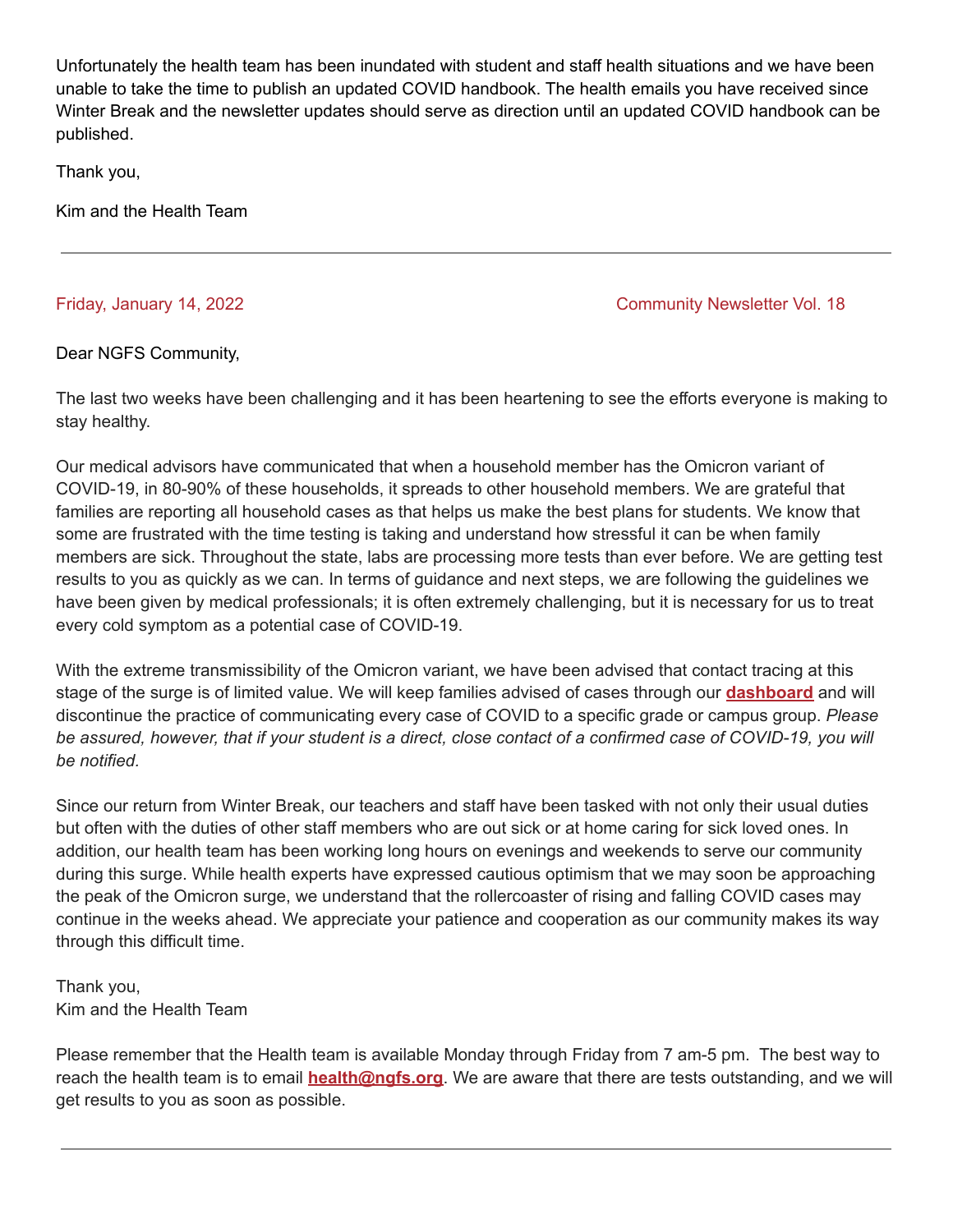January 7, 2022

Dear NGFS Community,

We know that we have shared a great deal of information this week and that it may be overwhelming for some. Please know that we try to find a balance in our communication and we understand that we may miss the mark occasionally. If we have done that this week, I apologize.

When the CDC guidelines for quarantining changed, we, like many schools, looked to their medical professionals for further clarification. After meeting with local professionals as well as a national group of pediatricians, we learned further information about how the Omnicron variant often presents (sore throat, headache, dizziness), how it sometimes follows a typical rhinovirus or cold, and how community exposure differs greatly from household exposure.

Each situation is different and we make every attempt to listen carefully and get you the information you need to both safeguard our community and get students and staff back to school as quickly as possible.

On Tuesday, the CDC added the use of antigen testing as an additional step at the end of the 5-day [quarantine](https://www.cdc.gov/coronavirus/2019-ncov/your-health/quarantine-isolation.html) protocols they [announced](https://www.cdc.gov/coronavirus/2019-ncov/your-health/quarantine-isolation.html) last week. Here's how this will look at school:

# **When an individual has tested positive for COVID-19 through a PCR test or a Rapid Antigen test and has symptoms:**

- Isolation is required for at least 5 days. To calculate the 5-day isolation period, day 0 is the first day of symptoms. Day 1 is the first full day after symptoms develop. Isolation can end after 5 full days if one is symptom-free and fever-free for 24 hours without the use of fever-reducing medication.
- *● If a COVID-positive individual is unable to properly and consistently wear a mask when around others, isolation must continue for a full 10 days.*

# In order to come back to school we are implementing a "Screen to Return" protocol on Day 6 for those **who have been symptom-free for 24 hours:**

- Contact health@ngfs.org on Day 5 or when one has been symptom-free for 24 hours\*. We will arrange for a rapid antigen test on the morning of Day 6 or the day following the cessation of symptoms. The rapid test will be done in the car before the student or staff member enters school. If that individual has a positive test result, then they must return home for 5 more days (a total of 10 days). If they are negative, the individual may enter school.
- The individual should not go to places where one is unable to wear a mask, such as restaurants.
- Please note: After returning to school, students must adhere to a strict mask-wearing policy for 5 days. This may include eating in a different place than usual when snack/lunch is indoors.

\*We will only test on school days. If you need to arrange a test for a Monday, please email health@ngfs.org on Monday morning by 8:30 a.m. and we will set it up.

Thank you for your patience and your commitment to keeping our community healthy,

Kim and the Health Team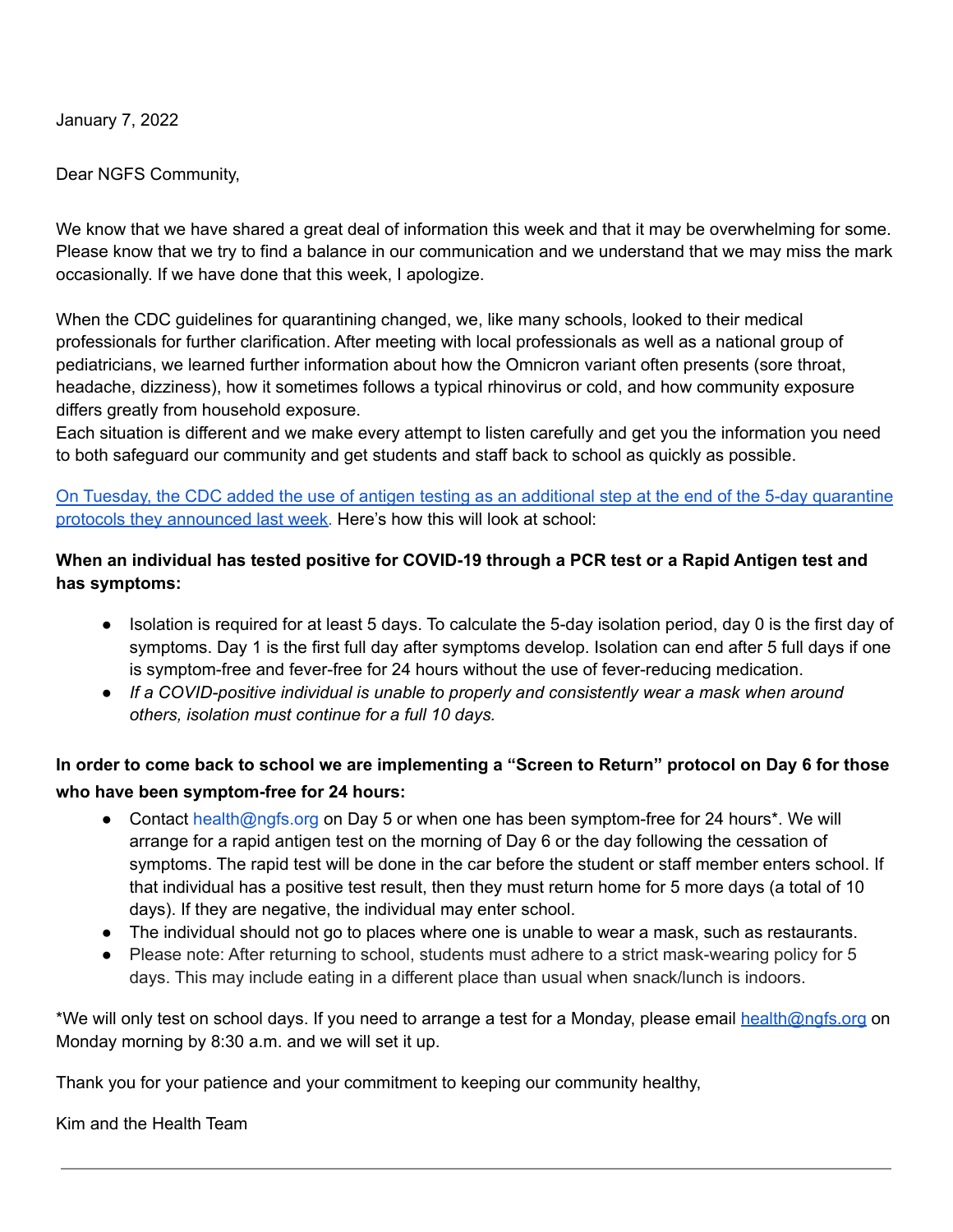### **HEALTH UPDATES**

This afternoon the Health team sent an email with Health Updates to school families and staff. You can also read that email [here.](https://www.ngfs.org/editoruploads/files/Health%2021-22/Covid_letter_1_7_22.pdf)

#### **Vaccine Cards**

In order to give families proper guidance, it is essential that we have copies of the most up-to-date vaccination information for your student. Please send in up to date vaccination cards to health@ngfs.org.

#### **Resource Reminders**

**[Responding](https://www.ngfs.org/admissions/2021.cfm) to COVID-19 NGFS webpage** - includes our COVID-19 Dashboard and Handbook and information and links for the required Daily Health Screening. Also, at the bottom of that webpage, you will find links to resources for evaluation masks for children.

CDC: **[Quarantine](https://www.cdc.gov/coronavirus/2019-ncov/your-health/quarantine-isolation.html) and Isolation** (updated Jan. 4, 2022)

Tuesday, January 4, 2022

Dear NGFS families,

As we all wrestle with the effects of the new COVID-19 variant, the NGFS Health Team continues to seek guidance from medical professionals. In the last two days, we have received repeated recommendations to have all students in N95, KN95, or KF94 masks.

The CDC recommends that all students, teachers, staff, and visitors wear face masks in K-12 schools regardless of vaccination status but they have not updated their recommendations regarding specific types of masks. Many physicians have:

According to Dr. Purvi Parikh, an immunologist with NYU Langone Health, everyone (children included) should level up from reusable fabric masks to medical-grade masks and even consider [double-masking](https://nymag.com/strategist/article/how-to-double-mask-to-stop-covid.html).

"Do not take this variant (Omicron) lightly. It spreads much more easily, replicating 70 times [faster](https://www.the-scientist.com/news-opinion/omicron-propagates-70-times-faster-than-delta-in-bronchi-study-69540) than *the Delta variant in people's airways, even among vaccinated people. Children should be wearing medical-grade masks and double-masking if they can tolerate it, especially if they are unvaccinated," she says.*

We are asking our families to seriously consider the switch to more protective masks for your students. We understand that this may not be feasible or desirable for all parents and students, but we think it makes sense to share what we have been told.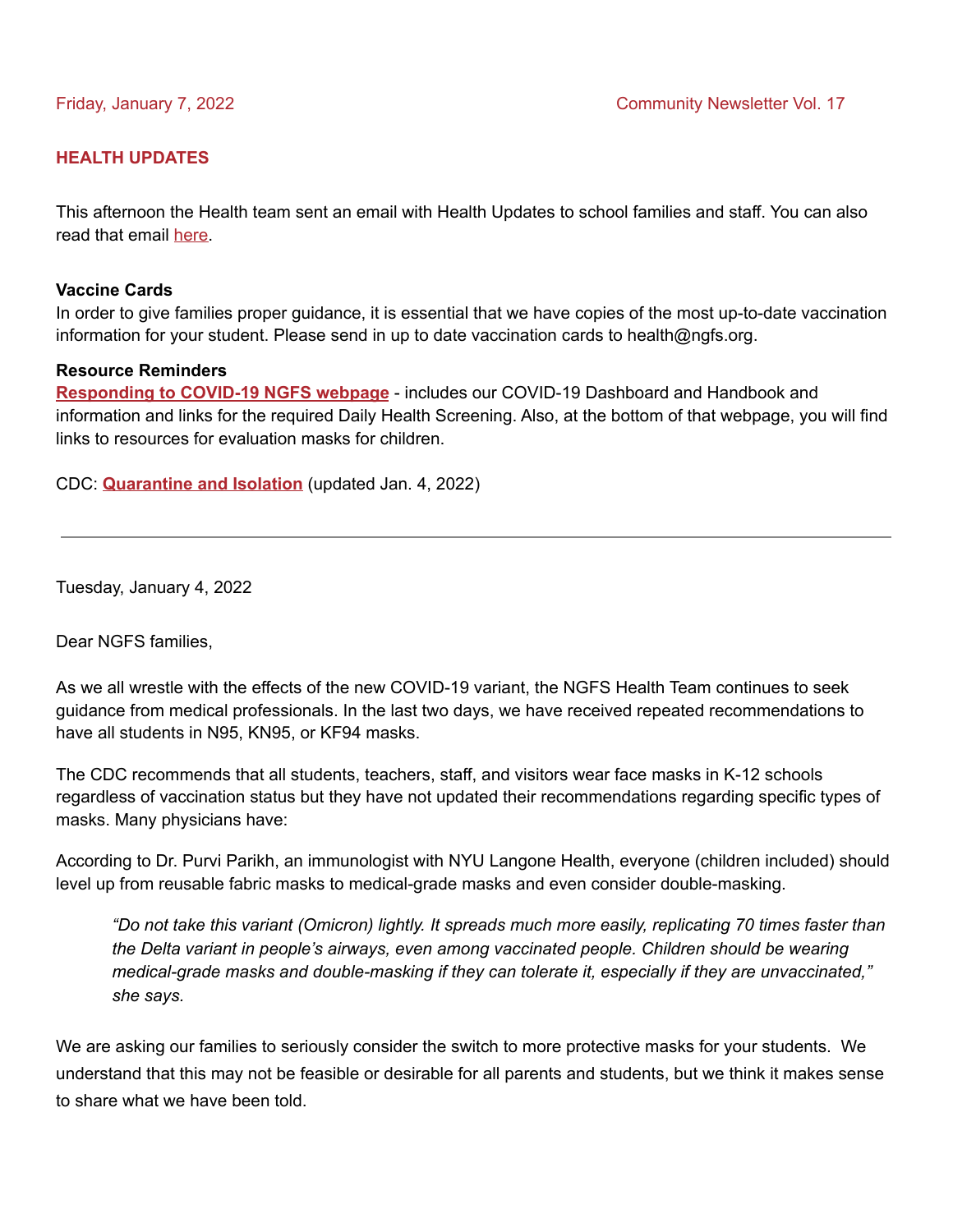Linsey Marr, an environmental engineer at Virginia Tech who tests face masks in her lab advises parents to consider the attributes of masks in this order of priority:

- *1. Comfort: "If your kid won't wear it, it's not helping at all," she said.*
- 2. Fit: "Leaks around the sides are like having a hole in your mask and aerosols carrying the virus *can get right through," Marr said.*
- *3. Filtration: How well the mask blocks small particles*

One of our pediatricians explained her priority for masks for children, adolescents, and teens:

- *● KN95/KF94 are the best. If you can require use of those, that would be great!*
- Next best is a surgical mask (even better if a surgical mask that has a bendable nose piece) with a cloth mask over it. The cloth over it allows the surgical mask to be pressed to the face, creating a bit *better fit and closing the side gaps that the surgical masks create.*
- *● Next best is a surgical mask alone, best if the surgical mask has the bendable nose piece.*
- *● Next best is a surgical mask without a bendable nose piece.*
- Not recommended is a cloth mask. No longer a good option, but if that is all one has, then it's better *than nothing.*
- *● Not recommended is a non mask face covering like a bandana or such. Not much benefit.*
- *● Not recommended is wearing a mask or face covering that slips down or is not worn appropriately.*
- *● Worst of all is no mask or covering at all.*

Here are a few resources for evaluating masks for children:

<https://www.parenting.com/child/kf94-masks-for-kids/>

<https://nymag.com/strategist/article/where-to-buy-face-masks-for-kids.html>

<https://www.parents.com/health/kn95-masks-for-kids/>

<https://www.webmd.com/lung/news/20210820/the-best-face-masks-for-kids-according-to-experts>

Thank you for all you are doing individually and as a community to ensure that our students can keep learning and growing.

Kim and the Health Team

Monday, January 3, 2022

Dear NGFS Community,

Welcome back from Winter Break. I hope the last two weeks held special times for our families and staff. I know that for many of us, the omicron variant interrupted plans and long awaited reunions. I'm sorry, it's not what any of us wanted or expected just a few short weeks ago.

It's difficult to remember what school life was like before COVID-19 but there are signs that we might be able to resume our treasured events and traditions in the spring. In the meantime, I am confident that our community will do what is required to keep our students and staff safely in school. Some have asked if we have plans to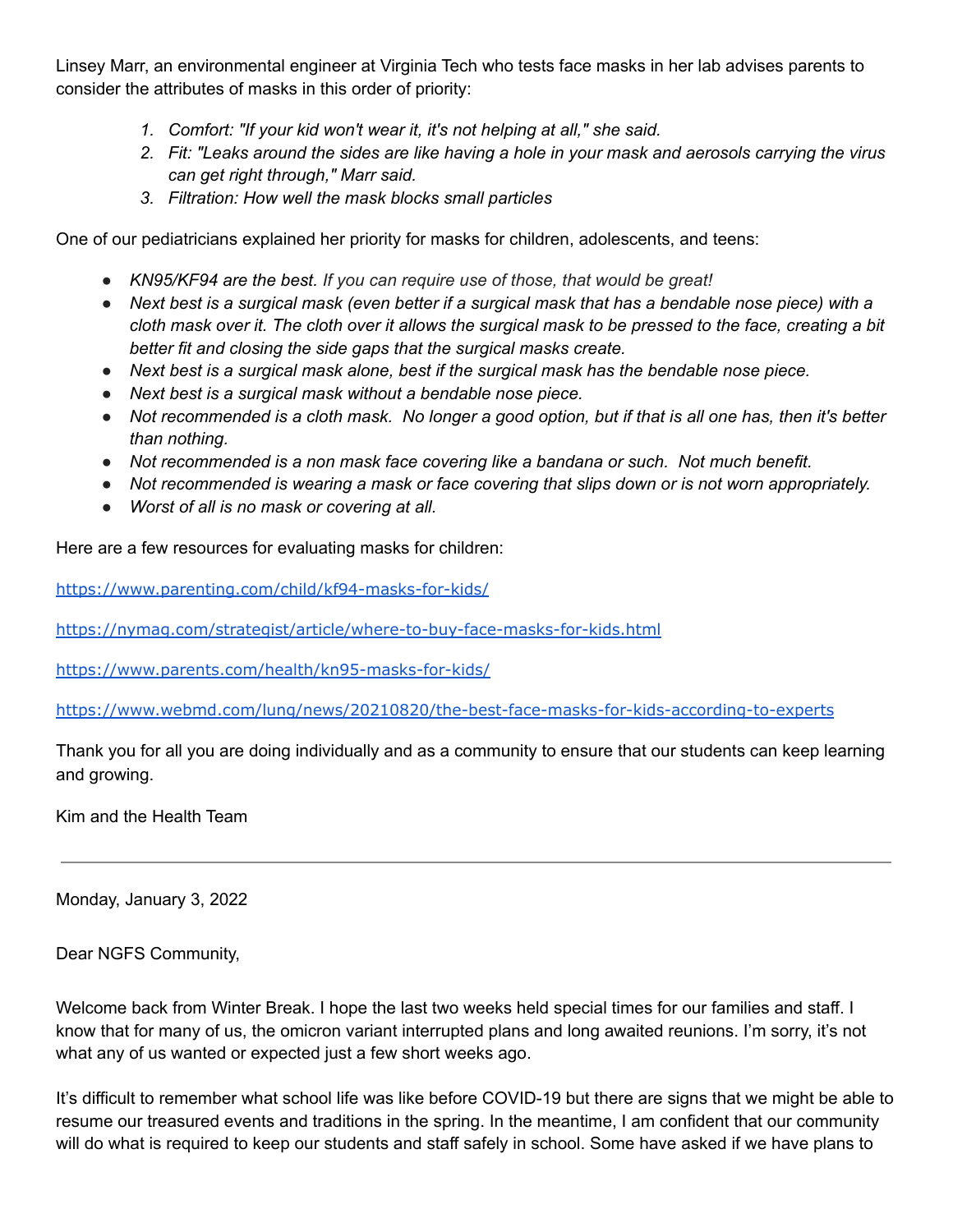return to remote learning until omicron passes; we do not. The last 20+ months have taught us that being in school is best, not only for students' academic progress but for their emotional and mental health.

The community of adults that surround our students have different views, levels of risk tolerance, backgrounds, opinions, and interests. These varied perspectives help our children, adolescents, and teens appreciate that we bring different strengths, challenges, and considerations to difficult times and circumstances. With all of our differences, the NGFS community has always been united in purpose and dedicated to the learning and wellbeing of our students. They come first. Always.

The next few weeks will be challenging but we will remain focused on caring for our students and each other. As we find our ways through the wilderness of this seemingly never ending pandemic, I feel privileged to be traveling with a community that remains committed to the teaching and learning that happens in and out of the classroom.

Happy New Year,

Kim

# **REMINDER: COVID Testing this Thursday and Friday**

Please help us mitigate risk for the spread of COVID-19 after the busy winter holiday.

This week, K-12 students and NGFS staff (vaccinated, unvaccinated, travelers, and non-travelers) will be given a PCR test on Thursday (Lower School campus students) and Friday (Page-Frederiksen campus). Our school nurse Ivy Lanier will do the testing during the day, just as we did after the Thanksgiving break. Because this is an "assurance" testing event, students will continue to come to school while waiting for test results.

If students have known exposure, symptoms, or would otherwise fail the daily health screening, they will need to stay home until test results are received.

Please submit consent for testing on this [form](https://forms.gle/bHmdTbEtPf2nty7B6) if you have not done so already. Please enter consent information for each K-12 student. Consent only needs to be given one time, so if you have already completed the form, you do not need to submit it again. If you have previously submitted consent, we will test your student. If you do not want your student tested, please contact the health team at health@ngfs.org.

# **New CDC Guidance**

As you may know, there is **updated [guidance](https://www.cdc.gov/media/releases/2021/s1227-isolation-quarantine-guidance.html) from the CDC** that affects when students and staff can return to school after exposure or a positive test. As we've said before, we rely not only on guidance from the CDC but on advice from our county health department and local physicians. When students are permitted to return to school after exposure or can complete a shortened period of quarantine after infection or exposure, it is imperative that they wear their masks properly and consistently.

The ability to return to school early is entirely dependent upon the consistent use of a clean mask that is well fitted, i.e., fits snugly around the face and over the nose, and remains in place. If your student is unable to wear a mask properly and consistently, they will need to remain at home for a longer period of time. Please understand this is not a punitive measure but rather what is required to protect the health of the community and adhere to the new guidelines.

# **Vaccine Cards**

In order to give families proper guidance, it is essential that we have copies of the most up-to-date vaccination information for your student. Please send in up to date vaccination cards to health@ngfs.org.